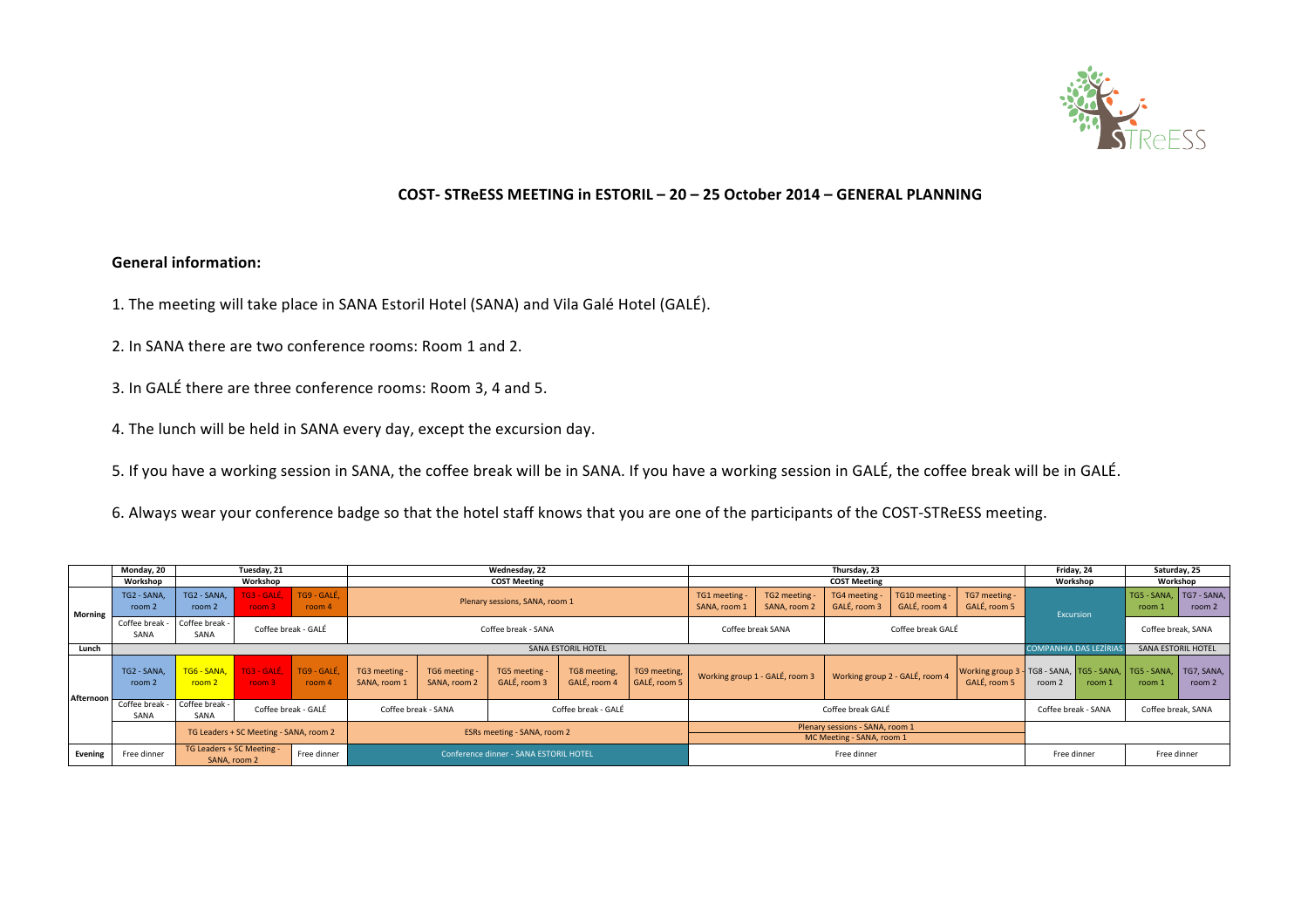#### *Memo*

#### **Working groups**

- WG1 DATA Inventory & organisation. Leader: Patrick Fonti
- WG2 Tree-model based integration and interpretation. Leader: Kathy Steppe
- WG3 Outreach Priorities and Needs. Leader: Achim Bräuning

#### **Topic groups**

- TG1 Sapwood at work. Leaders: Frank Sterck and Kathy Steppe
- TG2 Relation phenology and wood production. Leader: Cyrille Rathgeber
- TG3 Lethal dose of drought. Leader: Andreas Bolte
- TG4 Wood-anatomical functional traits. Leaders: Hans Beeckman and Katarina Cufar
- TG5 Intra-annual density fluctuations (stable isotopes). Leaders: Giovanna Battipaglia and Martin de Luis
- TG6 Phloem and parenchyma tissues. Leaders: Elisabeth Robert and Jozica Gricar
- TG7 Forecasting tree mortality. Leaders: Jordi Martinez-Vilalta and Steven Jansen
- TG8 Evaluating drought-stress tolerance with dendrometers. Leaders: Patrick Fonti and Kathy Steppe
- TG9 Effect of Stress on Wood quality. Leaders: Manuela Romagnoli, Bilgin Icel and Jorge Paiva
- TG10 Forest genetics speeding up adaptation: the case of resistance to drought. Leaders: Philippe Rozenberg and Sven De Vries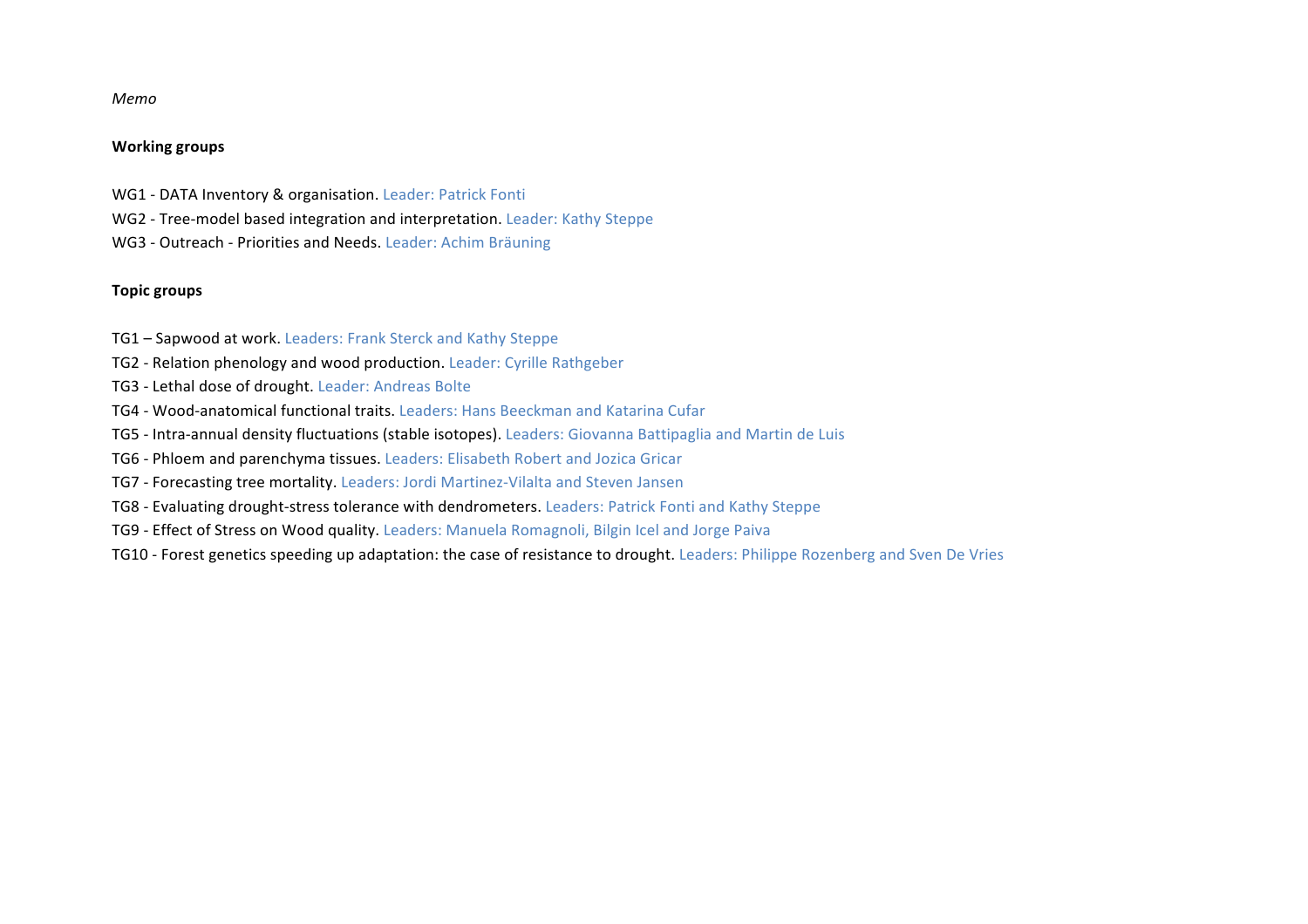

# **COST- STReESS MEETING in ESTORIL – 20 – 25 October 2014**

| 08h00-09h30 Breakfast                                                   |
|-------------------------------------------------------------------------|
| 09h30-11h00 Workshop of Topic Group 2 – part 1 – SANA room 2            |
| "Global analysis of Xylogenesis seasonal dynamics in Conifers"          |
| Topic Group Leader: Cyrille Rathgeber (cyrille.rathgeber@nancy.inra.fr) |
| 11h00-11h30 Coffee break - SANA                                         |
| 11h30-13h00 Workshop of Topic Group 2 – part 2 – SANA room 2            |
| 13h00-14h30 Lunch break - SANA                                          |
| 14h30-16h30 Workshop of Topic Group $2$ – part $3$ – SANA room 2        |
| 16h30-17h00 Coffee break - SANA                                         |
| 17h00-19h30 Workshop of Topic Group 2 – part 4 – SANA room 2            |
| 19h30-20h00 Break                                                       |
| 20h00-23h00 Free dinner                                                 |
|                                                                         |

**Tuesday, October 21 ----------------------------------------------------------------------------------------------**

08h00-09h00 *Breakfast* 09h00-11h00 Parallel sessions

|                                                        | a) Workshop of Topic Group 2 - part 5 - SANA room 2                     |
|--------------------------------------------------------|-------------------------------------------------------------------------|
|                                                        | "Global analysis of Xylogenesis seasonal dynamics in Conifers"          |
|                                                        | Topic Group Leader: Cyrille Rathgeber (cyrille.rathgeber@nancy.inra.fr) |
|                                                        | b) Workshop of Topic Group $3$ – part $1$ – GALÉ room 3                 |
| "Lethal dose of drought"                               |                                                                         |
|                                                        | Topic Group Leader: Andreas Bolte (andreas.bolte@vti.bund.de)           |
|                                                        | c) Workshop of Topic Group 9 – part 1 – GALÉ room 4                     |
| "Wood quality and environmental stress"                |                                                                         |
|                                                        | Topic Group Leader: Manuela Romagnoli (mroma@unitus.it)                 |
| 11h00-11h30 Coffee break – SANA (TG2) and GALÉ (TG3+9) |                                                                         |
| 11h30-13h00 Parallel sessions                          |                                                                         |
|                                                        | a) Workshop of Topic Group $2$ – part $6$ – SANA room 2                 |
|                                                        | b) Workshop of Topic Group $3$ – part $2$ – GALÉ room 3                 |
|                                                        | c) Workshop of Topic Group $9$ – part $2$ – GALÉ room 4                 |
| 13h00-14h30 Lunch break - SANA                         |                                                                         |
| 14h30-16h30 Parallel sessions                          |                                                                         |
|                                                        | a) Workshop of Topic Group 3 - part 3 - GALÉ room 3                     |
|                                                        | b) Workshop of Topic Group 9 – part 3 – GALÉ room 4                     |
| c) Workshop of Topic Group $6 -$ SANA room 2           |                                                                         |
|                                                        |                                                                         |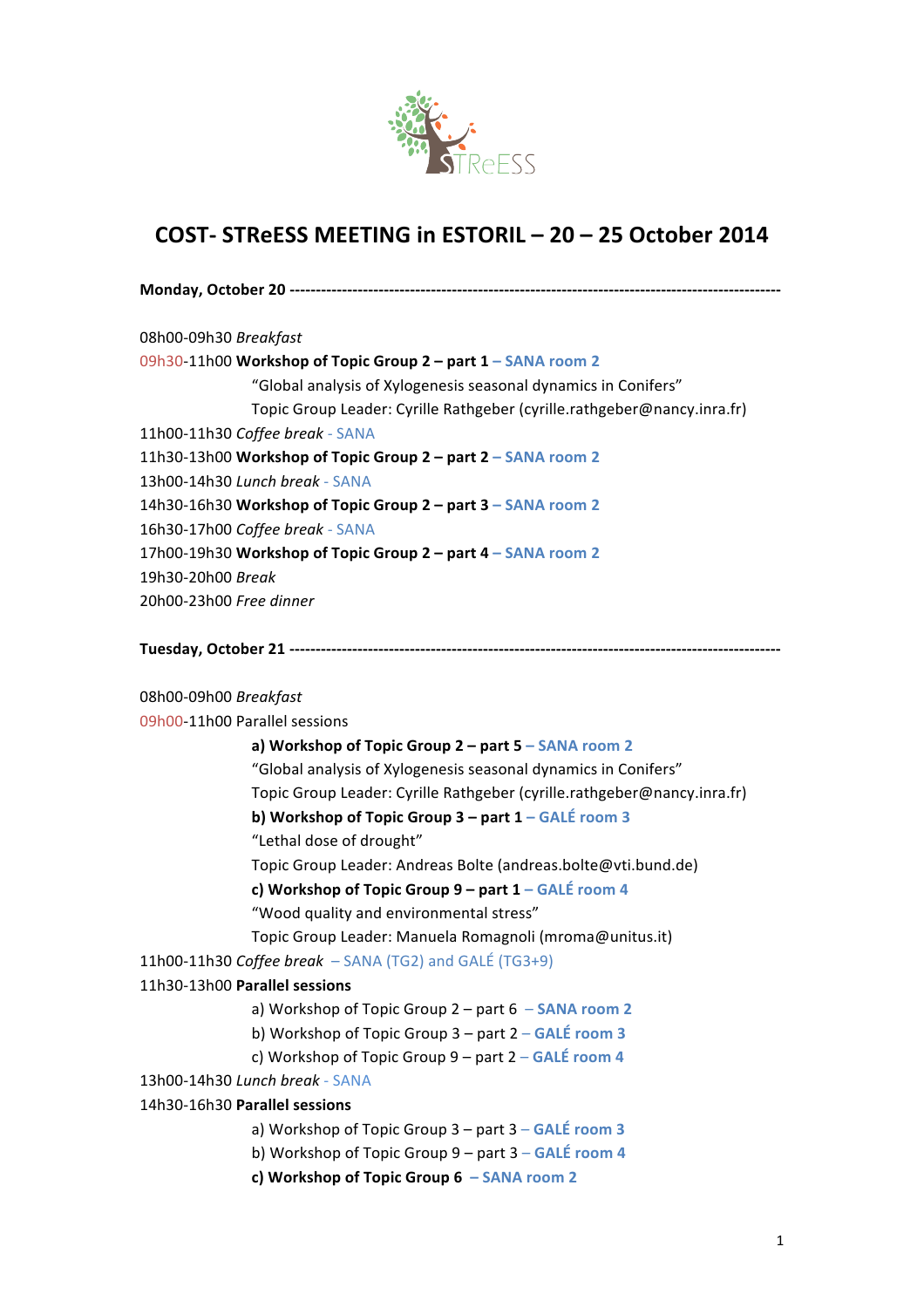"Phloem and parenchyma tissues"

Topic Group Leader: Elisabeth Robert (erobert@vub.ac.be)

16h30-17h00 *Coffee break* – SANA (TG6) and GALÉ (TG3+9)

17h00-22h00 **Meeting Steering Committee and Topic Group leaders – SANA room 2**

 *Break and free dinner for the rest of participants*

**Wednesday, October 22 -----------------------------------------------------------------------------------------**

08h00-09h00 *Breakfast*

09h00-09h30 **Plenary session: Opening – SANA room 1**

Welcome by the local organizers

Welcome by the SC/COST chair

Action news and outline of the meeting

09h30-11h00 **Plenary session: keynote speakers – SANA room 1**

(talks 20 min, 10 min discussion)

**a) Kathy Steppe** (Ghent Univ., BE): The tweeting tree initiative – an European Dendrometer project (working title)

**b) David Frank** (WSL, CH): Potential of tree-ring width and density for reconstructions of biomass (working title)

c) Annikki Mäkelä (Helsinki Univ., FI): Tree modelling to estimate wood production under climate change (working title)

11h00-11h30 *Coffee break -* SANA

11h30-13h00 **Plenary session: keynote speakers/ panel discussion – SANA room 1**

a) Gert-Jan Nabuurs (Wageningen Univ., NL): Effects of climate change on EU forest resources (working title)

**b) Christopher Reyer** (PIC, DE): Towards robust projections of European forests under climate change (working title)

**c) Panel discussion:** Integration of Topic Group activities, up scaling and positioning of COST Action STReESS (working title)

13h00-14h30 *Lunch break*

14h30-16h30 **Topic Group Meetings (part 1):**

**TG3 - SANA room 1**

- **TG5 - GALÉ, room 3**
- **TG6 - SANA room 2**
- **TG8 - GALÉ, room 4**
- **TG9 - GALÉ, room 5**

16h30-17h00 *Coffee break* SANA (TG3, 6) and GALÉ (TG5, 8, 9)

17h00-18h00 **Topic Group Meetings (part 2):** TG3, 5, 6, 8, 9

18h00-18h20 *Break*

18h20-19h00 **ESRs meeting** (chair Elisabeth Robert) **– SANA room 2**

19h00-19h30 *Break*

19h30-20h00 Port wine reception - SANA

20h00-23h00 *Conference dinner -* SANA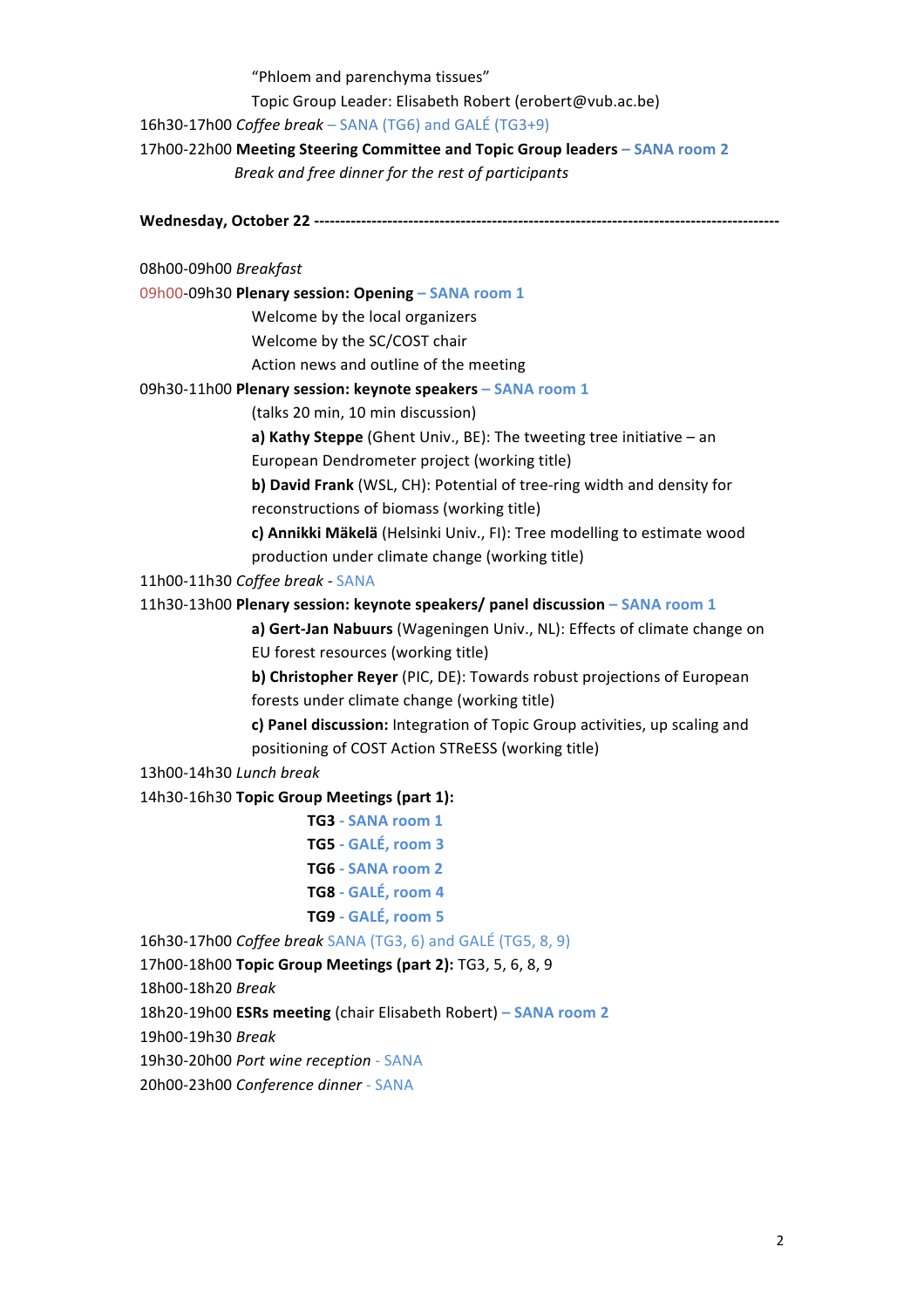**Thursday, October 23 ---------------------------------------------------------------------------------------------**

08h00-09h30 *Breakfast*

09h30-11h00 **Topic Group Meetings (part 1)**

**TG1 – SANA, room 1**

**TG2 – SANA, room 2 TG4 – GALÉ, room 3**

**TG10 – GALÉ, room 4**

11h00-11h30 *Coffee break* SANA (TG1, 2) and GALÉ (TG4, 10)

11h30-13h00 **Topic Group Meetings (part 2):** TG1, 2, 4, 10

13h00-14h30 *Lunch break -* SANA

14h30-15h30 **Working Group Meetings**

WG1 **– GALÉ, room 3** WG2 **– GALÉ, room 4**

WG3 **– GALÉ, room 5**

15h30-16h30 Time for discussion in smaller working groups

16h30-16h50 *Coffee break -* GALÉ

17h00-18h30 **Plenary session** (sum-up, closing) **– SANA, room 1**

18h30-19h30 Management Committee Meeting (chair Ute Sass-Klaassen) - SANA, room 1 19h30-20h00 *Break* 20h00-23h00 *Free dinner*

**Friday, October 24 -------------------------------------------------------------------------------------------------**

08h00-08h50 *Breakfast*

08h50-14h30 Optional Excursion (on own expenses): visit to cork oak forest (with lunch) 14h30-16h30 Parallel sessions

**a)** Workshop of Topic Group 5 – part 1 – SANA, room 1

"Intra-annual density fluctuations"

Topic Group Leader: Martim de Luís (mdla@unizar.es)

**b)** Workshop of Topic Group 8 – part 1 – SANA, room 2

"Evaluating drought-stress tolerance with dendrometers"

Topic Group Leader: Patrick Fonti (patrick.fonti@wsl.ch)

16h30-17h00 *Coffee break -* SANA

17h00-19h30 Parallel sessions

a) Workshop of Topic Group 5 – part 2 – **SANA**, room 1

b) Workshop of Topic Group 8 – part 2 - **SANA**, room 2

19h30-20h00 *Break*

20h00-23h00 *Free dinner*